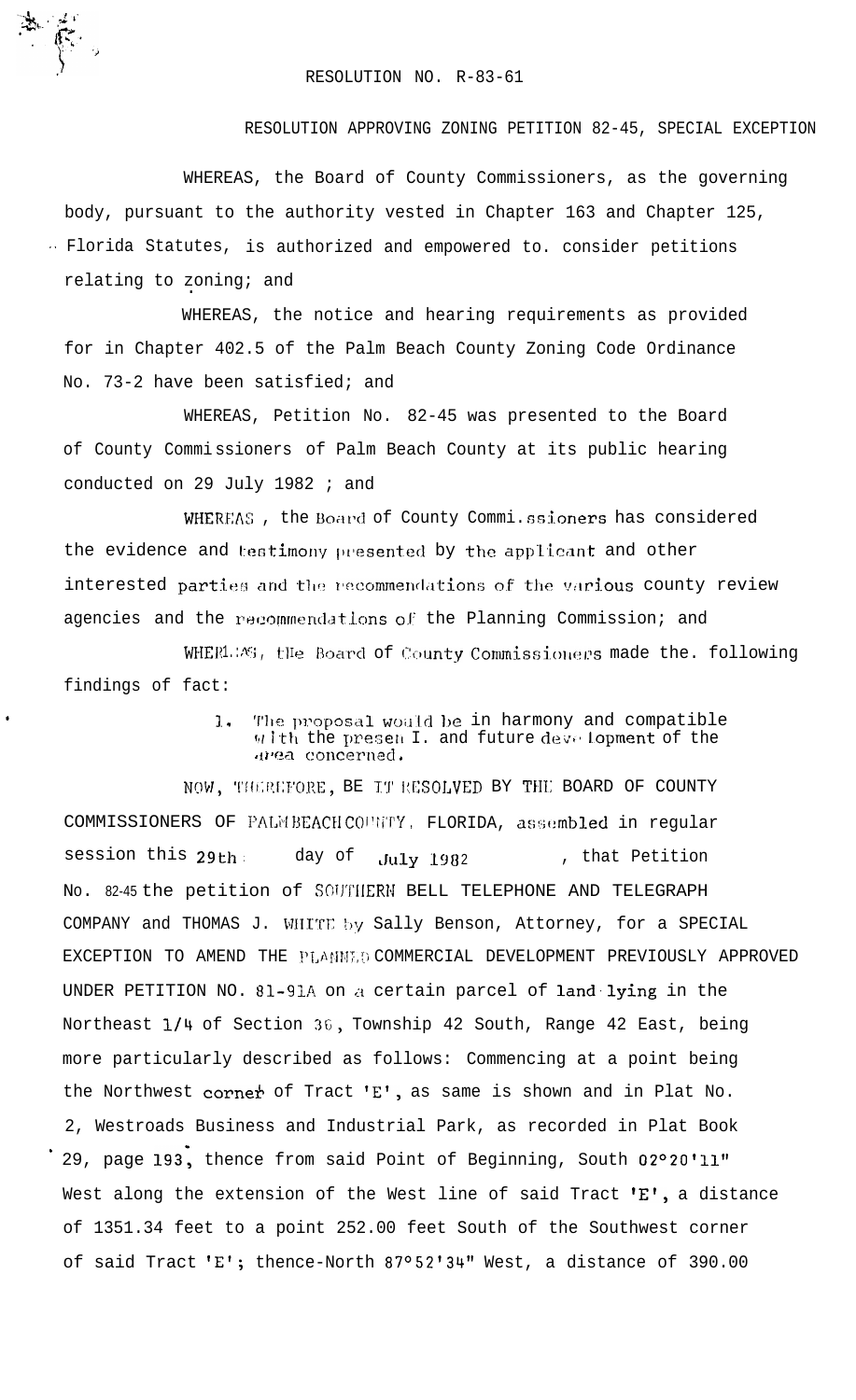Loop to a point on the mast right-of-way of Military Trail as said &it and now in use, said East right-of-way lying 60.0 feet East of .the centerline of said Military Trail; thence North 02°20'll" East along the said East right-of-way of Military, a distance of 1619.96 feet to a point on the South right-of-way of the Seaboard Coast Line Railroad, as laid out and now in use; thence South 53°14'59" East along the said South right-of-way of the Seaboard Coast Line Railroad, .a distance of 472.73 feet, more or less to the Point of Beginning. BY INCLUDING'A PUBLIC AND PRIVATE UTILITY SERVICE on a certain parcel in the Northeast 1/4 of Section 36, Township 42 South, Range 42 East, being more particularly described as follows: Beginning at the Northwest corner of Tract 'E', Plat No. 2, Westroads Business and Industrial Park, as recorded in Plat Book 29, page 193, run thence South 2°20'11" West, along the West line of said Tract 'E', a distance of 111.92 feet; thence North 53°14'59" West and parallel with the Westerly extension of the North line of said Tract 'E', a distance of 472.73 feet to a point in the East line of the West 60 feet of the said Northeast 1/4 of Section 36, also being the Easterly right of way line of Military Trail as described in Official Record Book 2584, page 1010; thence North 2°20'11" East: along said right of way, a dis tance of 111.92 feet to a point in the Southerly right of way line of the Seaboard Coast Line Railroad, also being the Wen terly extens i on of the North line of Tract 'E'; I hance South 53"1.4'59" East along said railroad right of way, a distance of 472, '73 feet to the Po int of Beginning. Said property located at the southeasst corner of the intersection of Military Trail (S.R. 809) and the BeeLine Highway (S.R. 710) in a CG-General Commercial District, was approved as advertised subject to the following condition:

> Petitioner shall comply to same conditions of approval<br>as set forth in Petition No. 81-91A, Resolution No.  $1<sub>1</sub>$  $81 - 876$ .

> > $\mathcal{L} = \mathcal{L} \mathcal{L}$  .